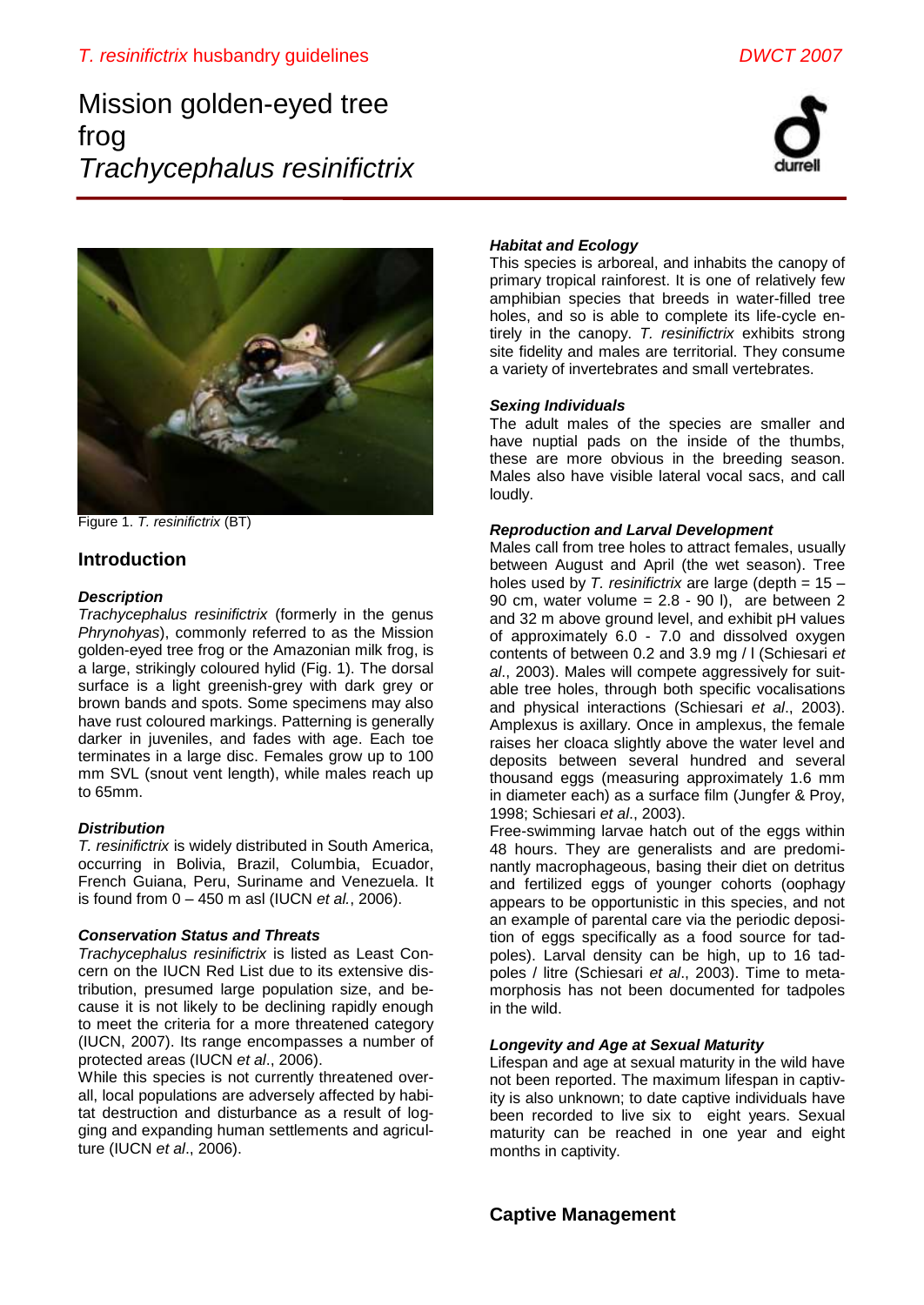#### *Introduction*

This species has been established in captivity for ten years, and is now quite common in the pet trade. Durrell obtained captive-bred individuals of this species in late 2004.

#### *Identifying Individuals*

Individuals have unique patterns, and can thus be identified using photographs of these natural markings. As patterns can change over time, new ID photographs should be taken once a year.

#### *Housing*

These are large, mobile tree frogs, and as such require spacious enclosures with extensive branching. At Durrell, this species has been housed and bred in two different enclosures, each with five animals. The off-display enclosure was a converted plastic storage unit (Fig. 2) measuring 600 x 800 x 600 mm, with a wire mesh lid for ventilation. A 250 x 150 x 100 mm plastic dish was used as a water dish. No substrate was provided in this enclosure. For branching, bamboo lengths (30 mm diameter) were used, and 150 mm lengths of PVC pipe (70 mm diameter) were attached to these to provide refugia. Lengths of this PVC pipe were also cut in half longitudinally to create refugia that were placed on the bottom of the enclosure. Artificial plants were attached to the sides of the vivarium and branches to provide additional refugia.

This species was also housed in a mixed-species public exhibit (*T. resinifictrix* and *Dendrobates azureus*). The enclosure measured 2.0 x 1.0 m x 1.2 m, and the substrate was peat and leaf litter. Natural tree branches and plants (including large bromeliads) were provided, and artificial tree holes were created using sections of drainpipe blocked off at one end (Fig. 3).

#### *Temperature, Humidity and Lighting*

The off-display enclosure was housed in a room heated to between  $23-27$  °C (night/day summer) and 20 and 25˚C (night/day winter). A Reptisun 5.0 strip light was used for lighting, and an 80 watt spotlight was provided to create basking spots. from 24  $-$  29<sup>o</sup>C by day to 20<sup>o</sup>C at night. Two 250 W metal halide lamps and two 220 W incandescent spotlights were provided above the enclosure.

All adult specimens were given monthly UVb boosts where the animals were exposed to a 300w OSRAM ultra vita lux spot for 20 minutes. To do this the frogs were put in a plastic box with a plastic mesh lid under the OSRAM bulb. The frogs were positioned so that the UVb reading inside the box measured 300 μW / sq. cm. The UVb reading was obtained by using a solarmeter 6.2 (Solatell Inc). The solarmeter was set up in exactly the same type of box the frogs received their UVb boosts in, the bottom of the box was removed to allow the sensor to sit on the level which would have been equivalent to the base of the box. This was important as it allowed the measurement of UVb the frogs would be exposed to through the mesh of the lid of their box. The box with the solarmeter was then held with the sensor directly below the strongest beam of light being ommited from the OSRAM bulb. The solarmeter and box was then moved away from the bulb until it gave the desired reading of 300 μW / sq. cm. It was at this distance below the light that the frogs were positioned for the UVb boost.

The enclosure was lightly misted with tap water on a daily basis, and humidity varied between 45 and 90%.

#### *Routine Husbandry*



Figure 2. One set up for housing *T. resinifictrix* (BT)

All animals were visually inspected every two days. In the off-display enclosure, the water dish was cleaned out and refilled, and faeces were removed daily. The enclosure and all furniture were thoroughly scrubbed (with a brush and hot water, no chemical cleaners or disinfectants were used) twice a week. In the public display, the artificial tree holes and bromeliads were topped up with fresh water every day, and were completely cleaned out and refilled with fresh water once a week. Faeces were removed daily, and the branching was replaced as necessary.

#### *Diet in captivity*

At Durrell *T. resinifictrix* were fed on live invertebrates, predominantly crickets (*Gryllus assimilis* and *Gryllus bimaculatus*). Cockroaches (*Blaberus craniifer*) and locusts (*Locusta migratoria*) were occasionally offered. Adults readily took food items offered to them on tongs, which allowed the control of individual food intake when keeping them in larger groups (otherwise particular individuals may mo-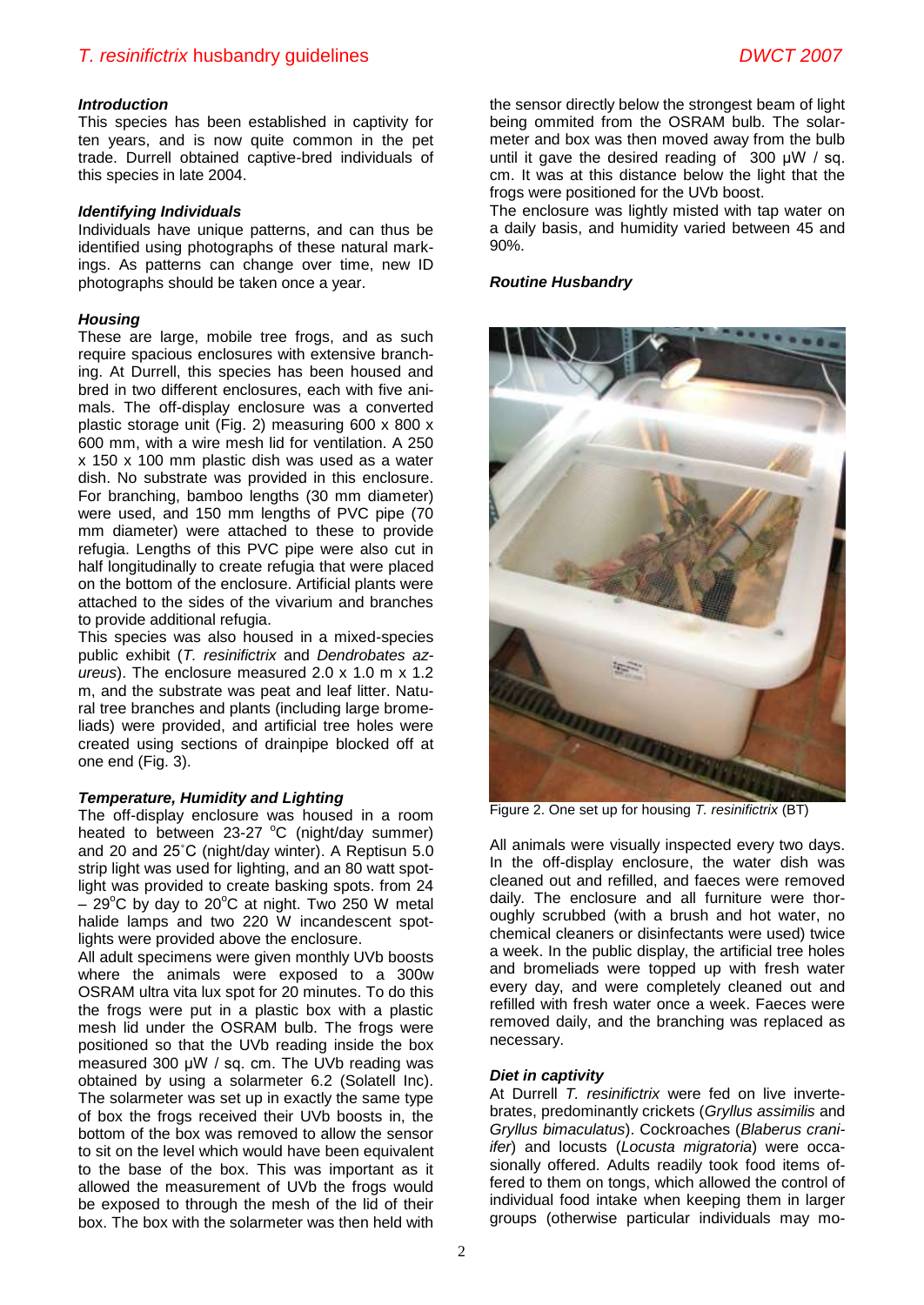# *T. resinifictrix* husbandry guidelines *DWCT 2007*

nopolize the food). Juvenile animals were fed on live pin head crickets and *Drosophila hydei*. All food items were dusted with Nutrobal ® (vitamin and mineral supplement) immediately prior to being fed out.Adults were fed every three to six days (depending on season and condition), juveniles up to six weeks of age were fed daily.



Figure 3 Artificial tree hole for egg deposition (BT)

# **Reproduction in Captivity**

#### *Breeding Seasonality*

In captivity this species can breed year round. At Durrell, over a period of eighteen months, at least one egg clutch was produced by each group each month. However, it is probably advisable to provide the animals with an annual rest period, as continuous reproduction at Durrell over this period may have been responsible for the poor quality of the clutches that were produced in 2007. It should be noted that reproduction took place despite the occurrence of a 'winter' period (eggs were laid in water at 19˚C), so it may be necessary to physically separate males and females.

#### *Provision of Breeding Sites*

Despite breeding in tree holes well above ground level in the wild, in captivity they will readily breed in either plastic water dishes at ground level or artificial tree holes that are within 0.5 m of ground level (Fig. 3).

#### *Tadpole Husbandry and Development*

After hatching, tadpoles were transferred to a glass tank measuring 400 x 250 x 250 mm. At Durrell tap water was used to rear tadpoles, and oak leaves were added to soften the water. Partial (20 – 30%) water changes occurred two to three times per week. Air stream sponge filters were used for filtration, and were cleaned at each partial water change. The water was not heated and ranged in temperature from  $23 - 26^{\circ}$ C.

Tadpoles were fed predominantly on a powdered tadpole food (components: ground tropical fish flake, grass pellet, trout pellets, tubifex, river shrimp, spirulina algae and cuttlefish bone), but were also opportunistically fed conspecific egg masses. They metamorphosed in approximately 75 days at the above-mentioned temperatures.

#### *Rearing Metamorphs*

Metamorphs were housed in small plastic containters (Pal Pens), 250 x 140 x 200 mm. Specimens were housed in groups of up to 12 (groups were divided amongst larger Pal Pens as individuals grew). Paper towel was used as a substrate and was kept permanently damp. This was replaced as necessary. It should be noted that moss does not appear to be a suitable substrate, as it can be ingested during feeding and caused cloacal prolapses. A water dish was provided. It is essential that the water dish is easy for the metamorphs to climb out of (a rock or small branch in the water dish facilitates access). At Durrell we provided branching for climbing and artificial plants for refugia. The metamorphs were raised at the same temperature as the adults (23 - 27˚C), were misted with room temperature tap water twice daily, and were provisioned with a Reptisun 5.0 strip light. UVB boosts were not administered to metamorphs. Metamorphs were fed daily until about six weeks of age with pin head crickets and (occasionally) *Drosophila.* All food items were dusted with Nutrobal ®. After 8 weeks, the interval was gradually increased to once every three days.

# **Health**

#### *Problems Encountered in Captivity*

This species appears susceptible to rostral abrasions, oedema and metabolic bone disease. The provision of adequate space is important in minimising / avoiding the occurrence of rostral lesions. A number of institutions have reported specimens developing metabolic bone disease (MBD); this problem can be resolved/avoided by providing the animals with UVB light and dietary supplements. One specimen at Durrell that presented with cardiac failure also exhibited MBD, cardiac failure may result from MBD, as hypocalcaemia can lead to the malfunction of the lymph hearts, generalised oedema and increased cardiac pressure that could, in turn, lead to cardiac dilatation. Another specimen presented with recurring cloacal prolapses and exhibited MBD, the prolapses may also have been caused by the underlying hypocalcaemia.